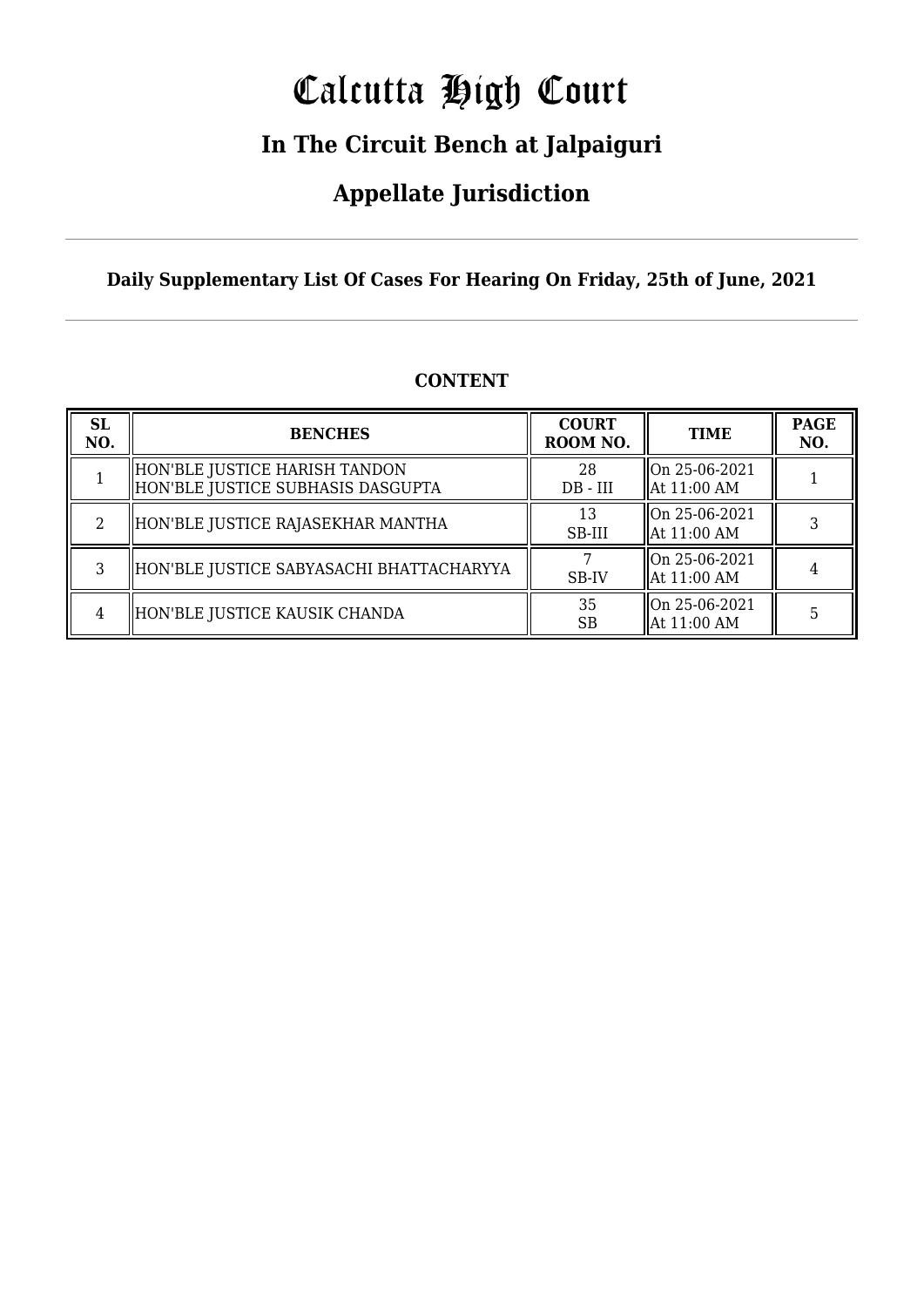

**DAILY CAUSELIST For Friday The 25th June 2021**

**COURT NO. 28**

**DIVISION BENCH (DB - III)**

**AT 11:00 AM**

**HON'BLE JUSTICE HARISH TANDON HON'BLE JUSTICE SUBHASIS DASGUPTA 9VIA VIDEO CONFERENCE)**

**FROM PRINCIPAL BENCH**

#### **APPLICATION FOR ANTICIPATORY BAIL**

| $\mathbf{1}$ | CRM/657/2021 | PARITOSH BOSE AND ANR<br>VS.<br>State of West Bengal                       | <b>PRAVAS</b><br><b>BHATTACHARYA</b>    |
|--------------|--------------|----------------------------------------------------------------------------|-----------------------------------------|
| 2            | CRM/664/2021 | MD. ANWARUL SHEIKH<br>AND ORS<br>VS.<br>THE STATE OF WEST<br><b>BENGAL</b> | <b>JAYDEEP KANTA</b><br><b>BHOWMIK</b>  |
| 3            | CRM/665/2021 | <b>BAPPA SARKAR AND ANR</b><br>VS.<br>THE STATE OF WEST<br><b>BENGAL</b>   | JAYDEEP KANTA<br><b>BHOWMIK</b>         |
| 4            | CRM/670/2021 | PRASENJIT ROY<br><b>VS</b><br>STATE OF WEST BENGAL<br>AND ORS.             | <b>ARNAB SAHA</b>                       |
| 5            | CRM/675/2021 | RANJIT DAS<br><b>VS</b><br>State of West Bengal                            | RAJENDRA PRASAD<br><b>ROY CHOWDHURY</b> |
| 6            | CRM/676/2021 | RANJIT DAS<br><b>VS</b><br>STATE OF WEST BENGAL<br>AND ORS.                | RAJENDRA ROY<br><b>CHOUDHURY</b>        |
| 7            | CRM/677/2021 | PRASENJIT ROY @ HANG<br><b>VS</b><br>STATE OF WEST BENGAL<br>AND ORS.      | <b>PRAVAS</b><br><b>BHATTACHARYA</b>    |

#### **APPLICATION FOR BAIL**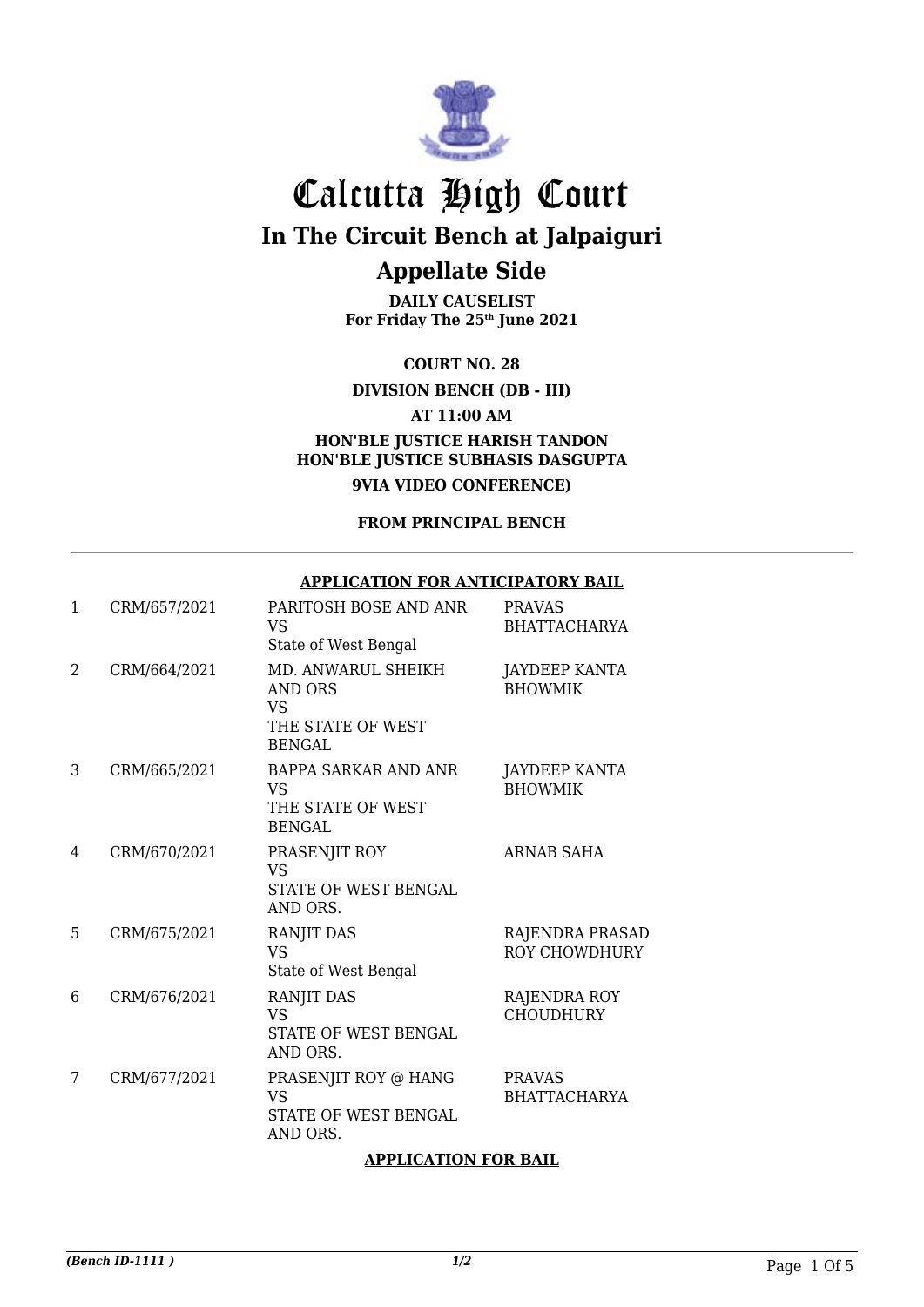| 8  | CRM/607/2021 | SUBHASH MIRDHA<br>VS<br>THE STATE OF WEST<br><b>BENGAL</b>    | DEBAJIT KUNDU   |
|----|--------------|---------------------------------------------------------------|-----------------|
| 9  | CRM/649/2021 | <b>ANANTA RAY</b><br>VS<br>THE STATE OF WEST<br><b>BENGAL</b> | SANTANU MAJI    |
| 10 | CRM/658/2021 | KRISHNA CHHETRI<br>VS<br>THE STATE OF WEST<br><b>BENGAL</b>   | MADHUSHRI DUTTA |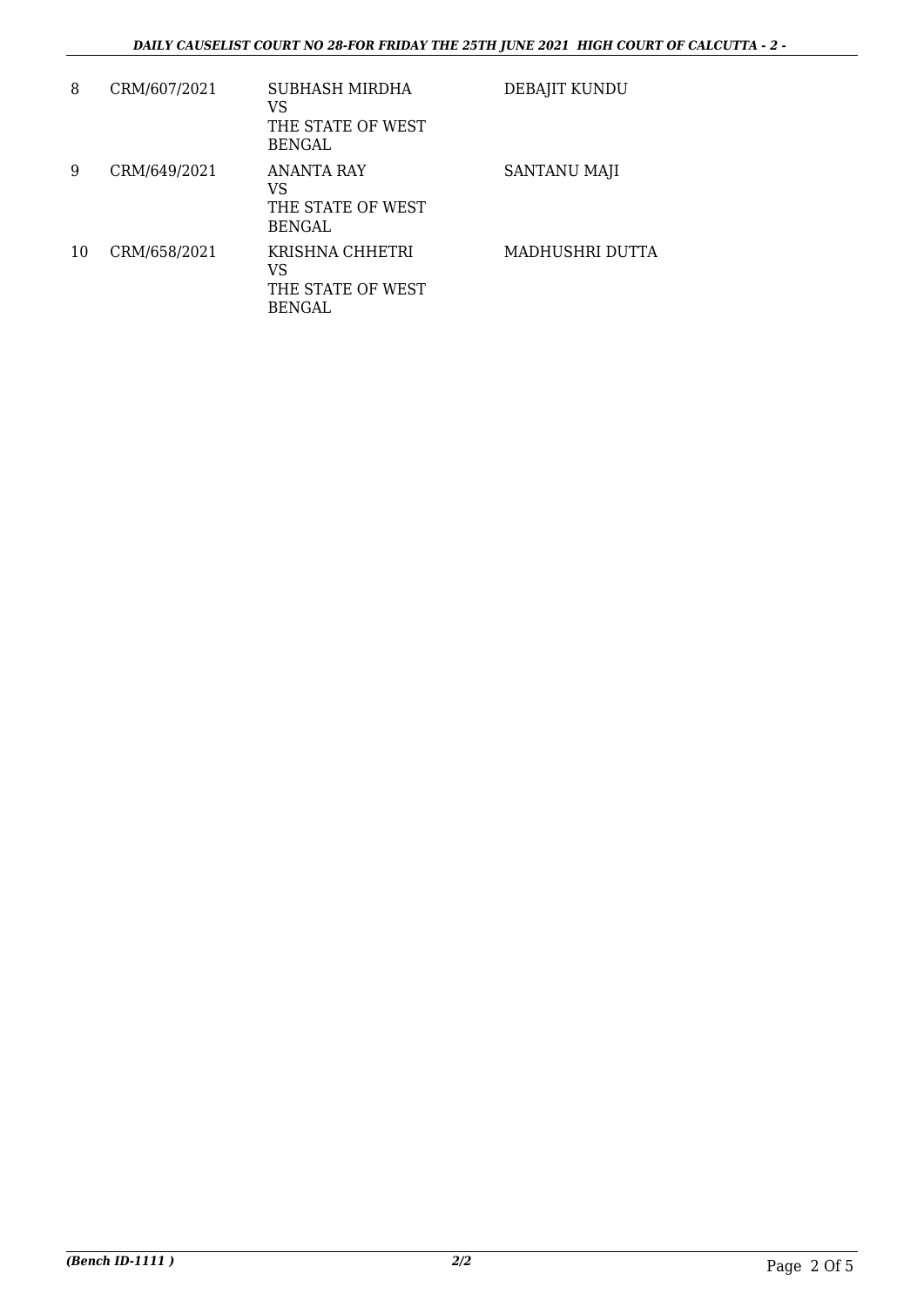

**DAILY CAUSELIST For Friday The 25th June 2021**

**COURT NO. 13 SINGLE BENCH (SB-III) AT 11:00 AM HON'BLE JUSTICE RAJASEKHAR MANTHA (VIA VIDEO CONFERENCE)**

**FROM PRINCIPAL BENCH**

### **MOTION**

1 WPA/1066/2021 ABHIJIT DASGUPTA

VS THE UNION OF INDIA AND ORS

HILLOL SAHA PODDER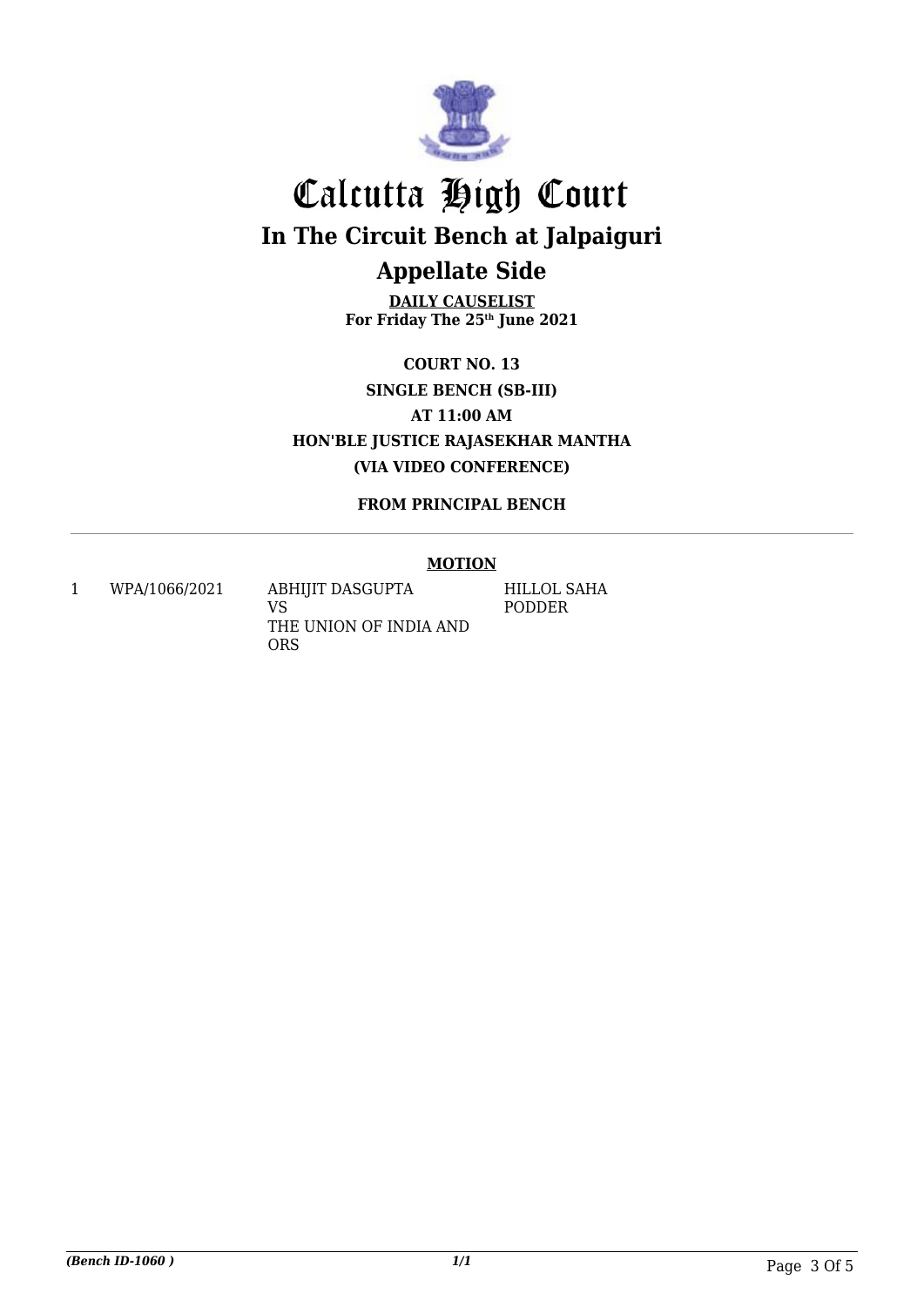

**DAILY CAUSELIST For Friday The 25th June 2021**

**COURT NO. 7 SINGLE BENCH (SB-IV) AT 11:00 AM HON'BLE JUSTICE SABYASACHI BHATTACHARYYA (VIA VIDEO CONFERENCE)**

**FROM PRINCIPAL BENCH**

### **CIVIL MOTION**

| CO/64/2021 | MITALI ROY GUHA<br>VS<br>MIHIR GUHA AND ORS    | DEBORSHI DHAR  |
|------------|------------------------------------------------|----------------|
| CO/65/2021 | KOUSHIK DE SARKAR<br>VS<br>SURANJANA DE SARKAR | PRANTICK GHOSH |